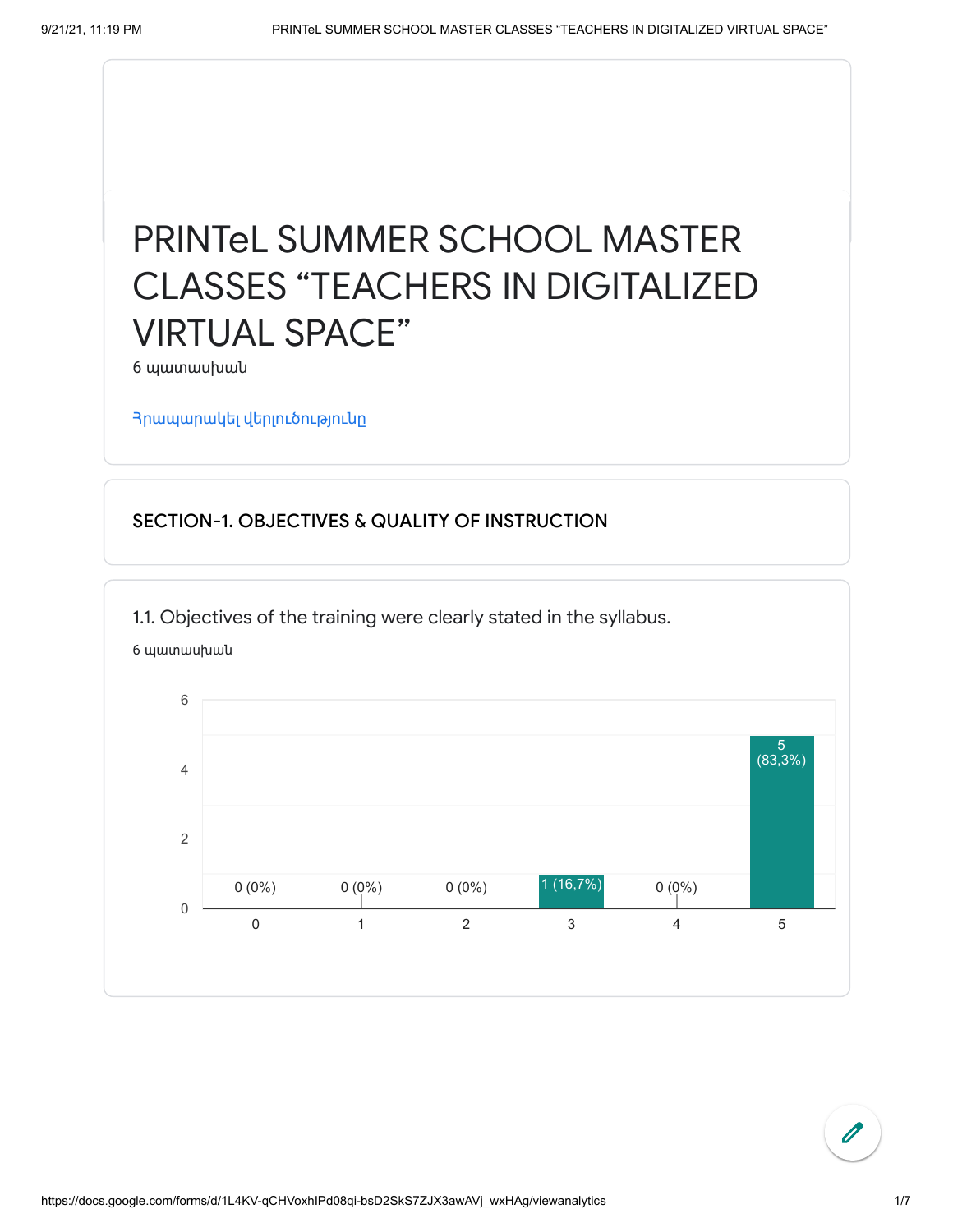

1.3. Participation and interaction during the training were encouraged.



6 պատասխան

 $\overline{\mathscr{O}}$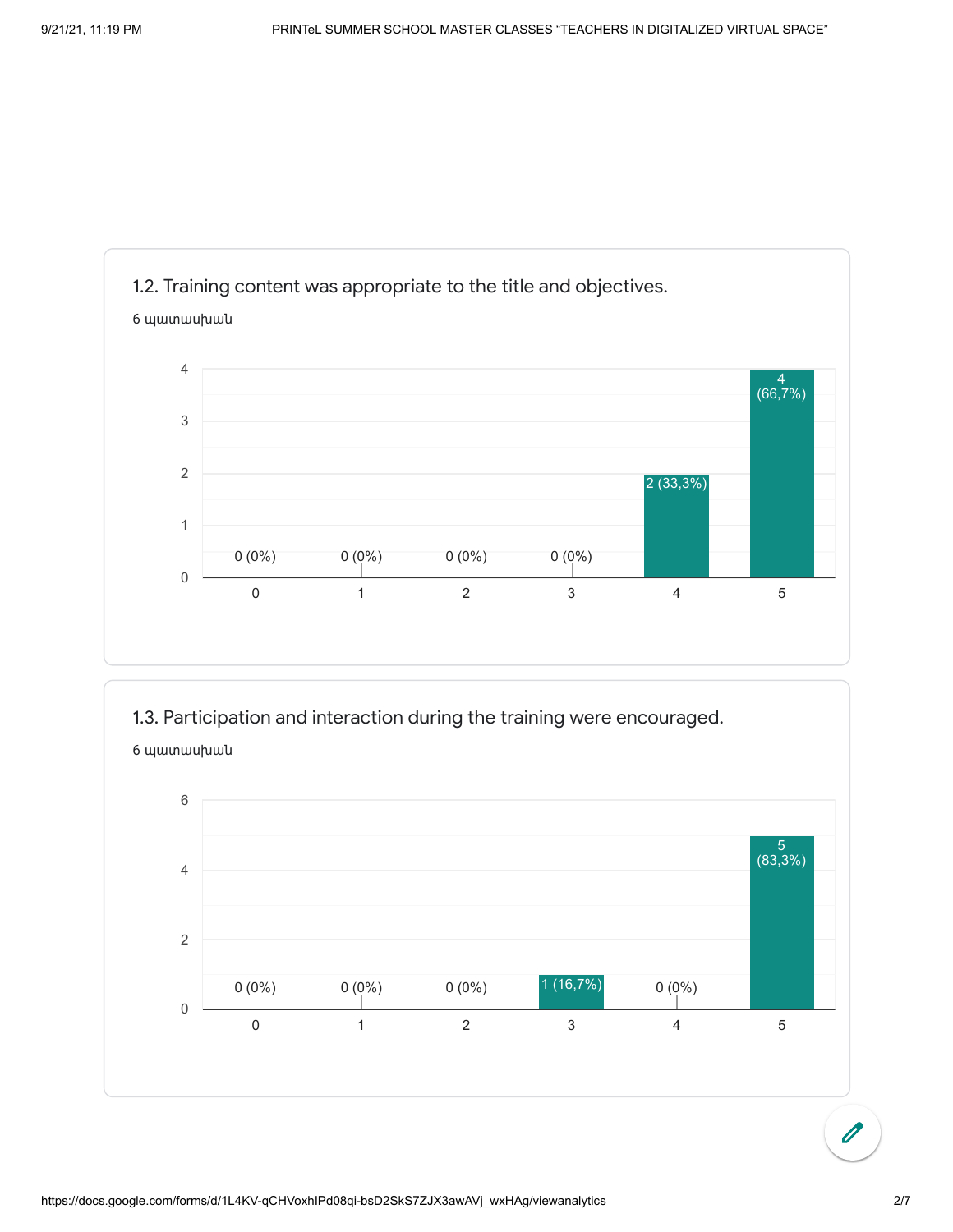

1.5. Trainer demonstrated knowledge and skills of the training topics.

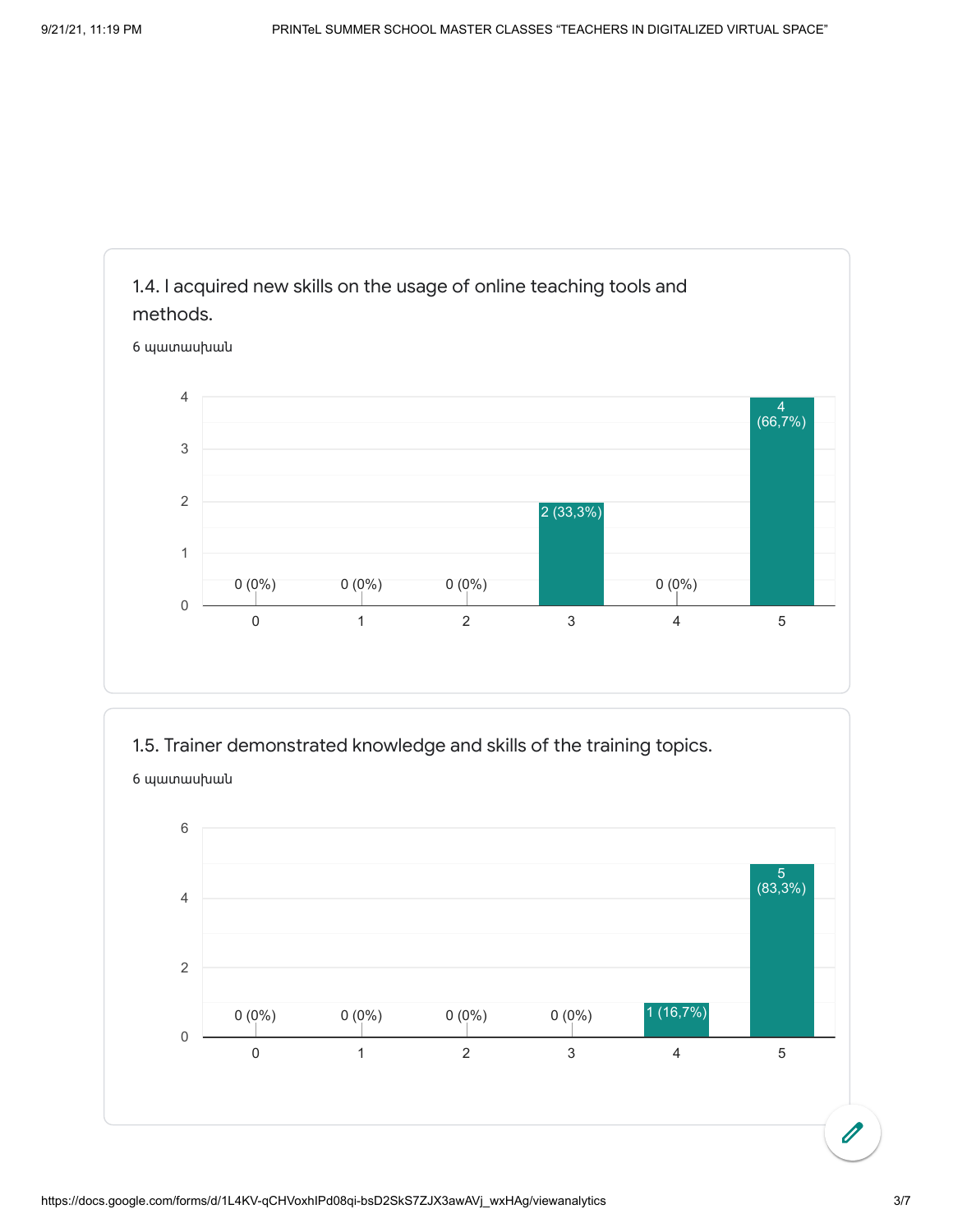





6 պատասխան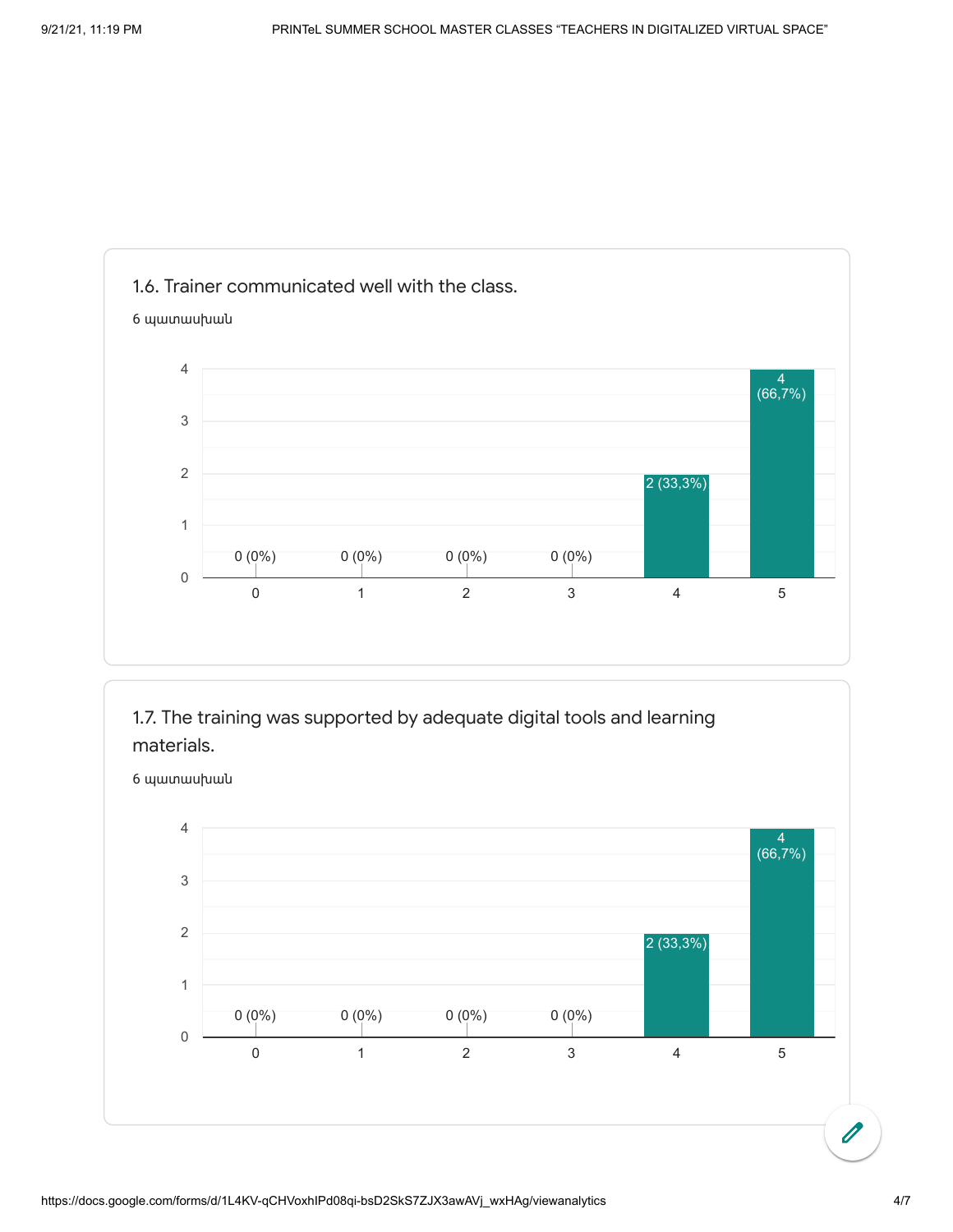

## SECTION-2. SATISFACTION

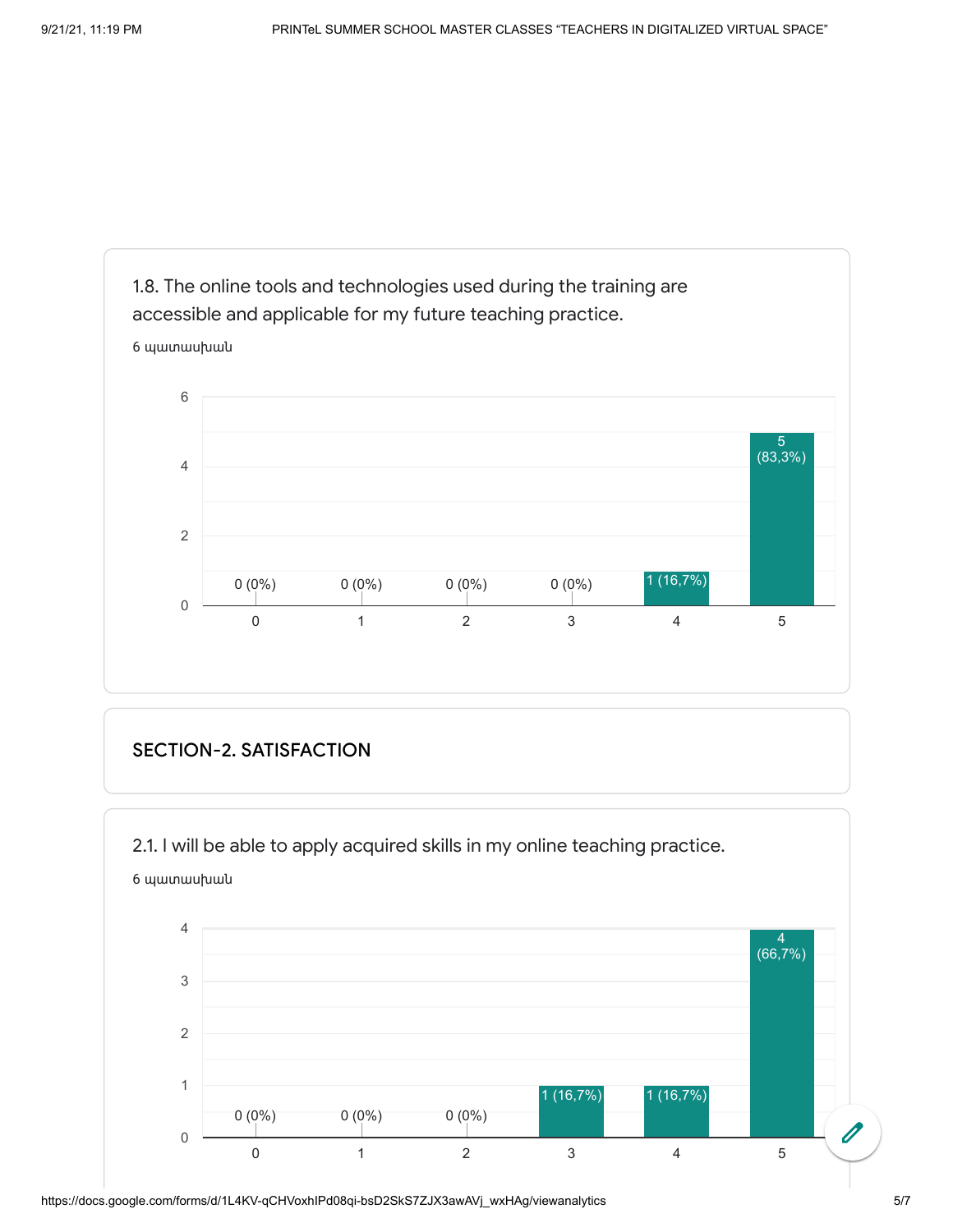

2.3. Overall, how would you rate your experience in this online training?



 $\overline{\mathscr{O}}$